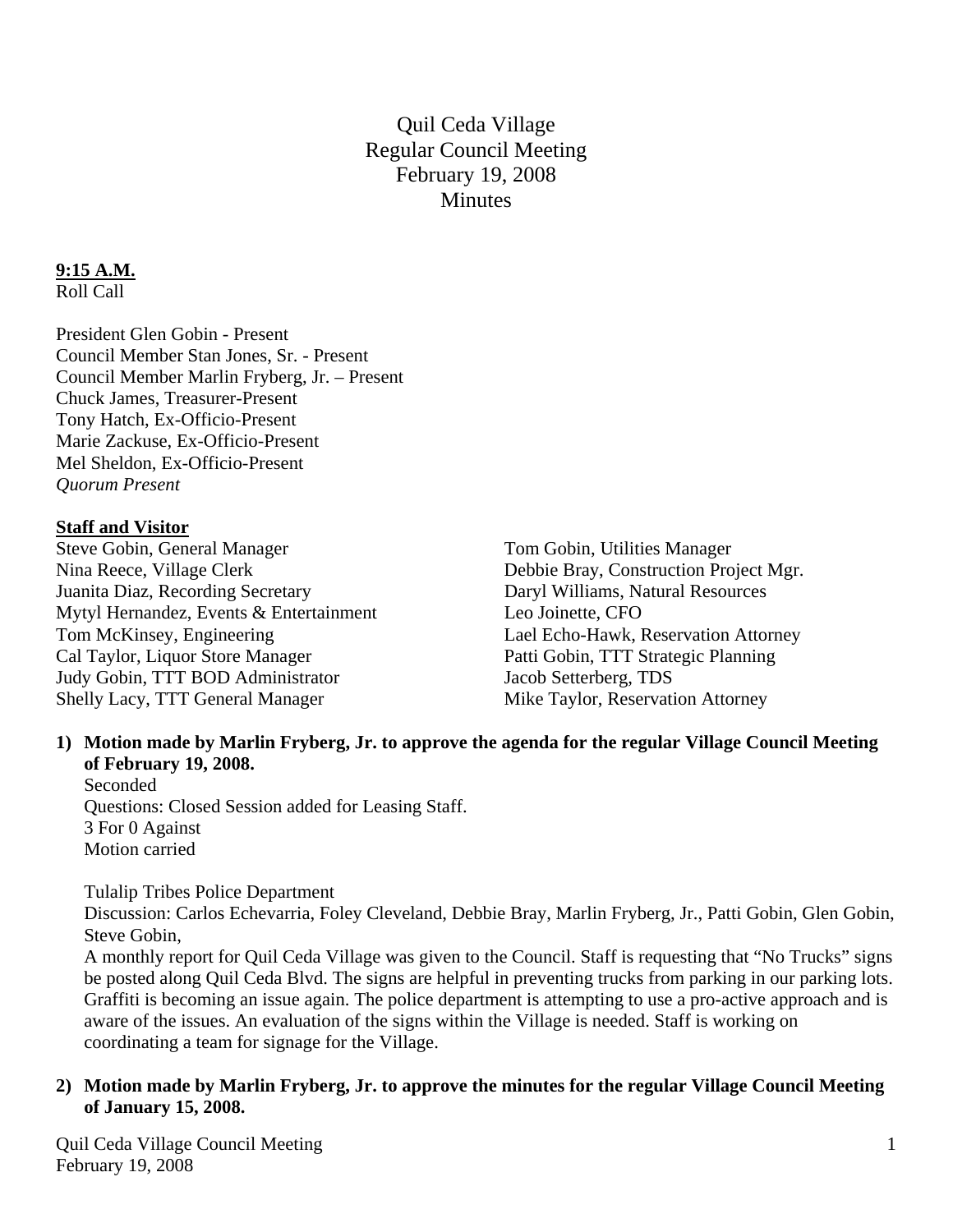Seconded **Ouestions** 3 For 0 Against Motion carried

3) Police Report

## **Quil Ceda & Tulalip Liquor Store**

4) Audit Update-Written Report-FYI Discussion: Nina Reece, Chuck James, A report of the findings is given to the Council for review.

## **Engineering Services**

**5) Motion made by Stan Jones, Sr. to approve Resolution No. 2008-001 adopting the Manual on Uniform Traffic Control Devices for Streets & Highways Ordinance.** 

Seconded

Questions: Tom McKinsey, Steve Gobin,

 Staff provides documents information to the Council for standards, rules and laws for traffic control. A handout is given to the Village Council. Staff has been working with traffic consultants. 3 For 0 Against Motion carried

6) Resolution No. 2008-002 establishing the Office of the Village Traffic Engineer and to delegate the appropriate authority to implement the requirements of the MUTCD. Discussion: Mac McKinsey, Steve Gobin, Glen Gobin, Tony Hatch, Chuck James, Stan Jones, Sr., Is this a new position? No, we will work with the current consultant staffed. The position will be delegated by the General Manager. Are we creating a new department? We can hold off on this position. This is not a new position. This would allow the General Manager and staff to make the day to day operations decisions. We need to have a staff member accountable for implementing the manual. Council would like to hold on the position until further modifications are made and recommendations are given to Council. Hold until the position is filled. Is this position a joint staff member for the Tulalip Tribes and Quil Ceda Village? Maybe a retreat with the Executive Staff and Council is needed for the development of the Quil Ceda Village. Motion made by Stan Jones, Sr.

Fails for lack of a Second

## **Human Resources**

7) Employee Safety Manual-1<sup>st</sup> Reading Discussion: Steve Gobin,

 A safety officer has been appointed to the Village. The Deputy General Manager has requested the safety officer to prepare reports to the Village Council.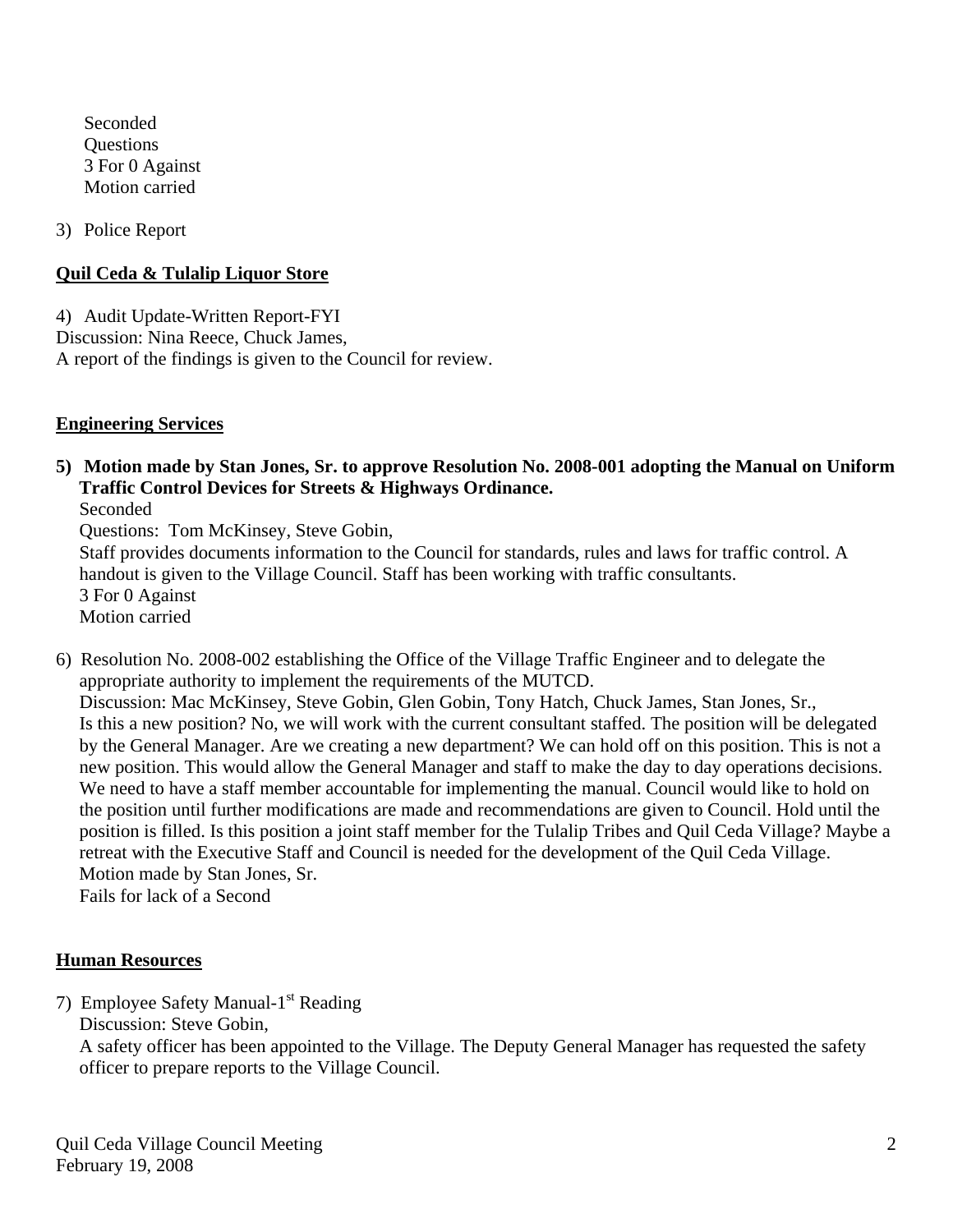## **Tulalip Data Services**

8) Employment Contract

 Discussion: Steve Gobin, Shelly Lacy, Chuck James, Marie Zackuse, Marlin Fryberg, Jr. Nina Reece Staff would like this contract brought down to the Board of Directors. This position would be divided between the TDS department and the Pharmacy for site management. The reports would create reports, account management, site management. Has legal reviewed the contract? Yes. This position would identify the needs of the community. Is this position budgeted for? Yes.

 **Motion made by Marlin Fryberg, Jr. to move this forward to the Tulalip Tribes Board of Directors.**  Seconded

 Questions: The contract does state she will train clinical staff. 3 for 0 Against Motion carried

#### **Administration**

9) Building Repairs and Maintenance

Discussion: Nina Reece,

 The door will remain where it is at with some repairs made. New parking lot with be a shared parking lot. Handicap stalls will be reviewed.

#### **Central Plaza**

10) Production & Artist Building

 Discussion: Nina Reece, Marlin Fryberg, Jr. Chuck James, Mac McKinsey, Glen Gobin, Marie Zackuse, Steve Gobin

 A layout of the artist building is provided with the cost estimates. There will be two production offices. Total cost is \$156,000.000. There will be a full kitchen for catering. Sewer and water will be hook-up will be provided by Quil Ceda Village Utilities department. This building is going to look permanent but it will be movable, when needed. What is the cost to rent the units that where used in the past? Six units were rented the last three years with additional costs for generators and holding tanks, plus the weekly pump out of the holding tanks for about \$50-60,000 per season. The possibility of using the Hotel is another option. How will this effect the upcoming season if we don't pass this? Units would have to be rented. Staff did not budget to rent units. Strategic dollars were being used for the purchase of the building. The electrical upgrade is being done at this time. The ticket booth materials have been purchased and the construction trade school students are building it. A centralized water and sewer could be set up but the cost would be greater than currently estimated. The Casino is working on the concert schedule and should be bringing that to the Board of Directors at a later time. We will move forward with everything with the exception of purchasing the Building.

11) Electrical Upgrade-Continue with the work as recommended.

12) Fencing-The Fence will be moved. The fences will allow the maintenance department the accessibility to move the fencing.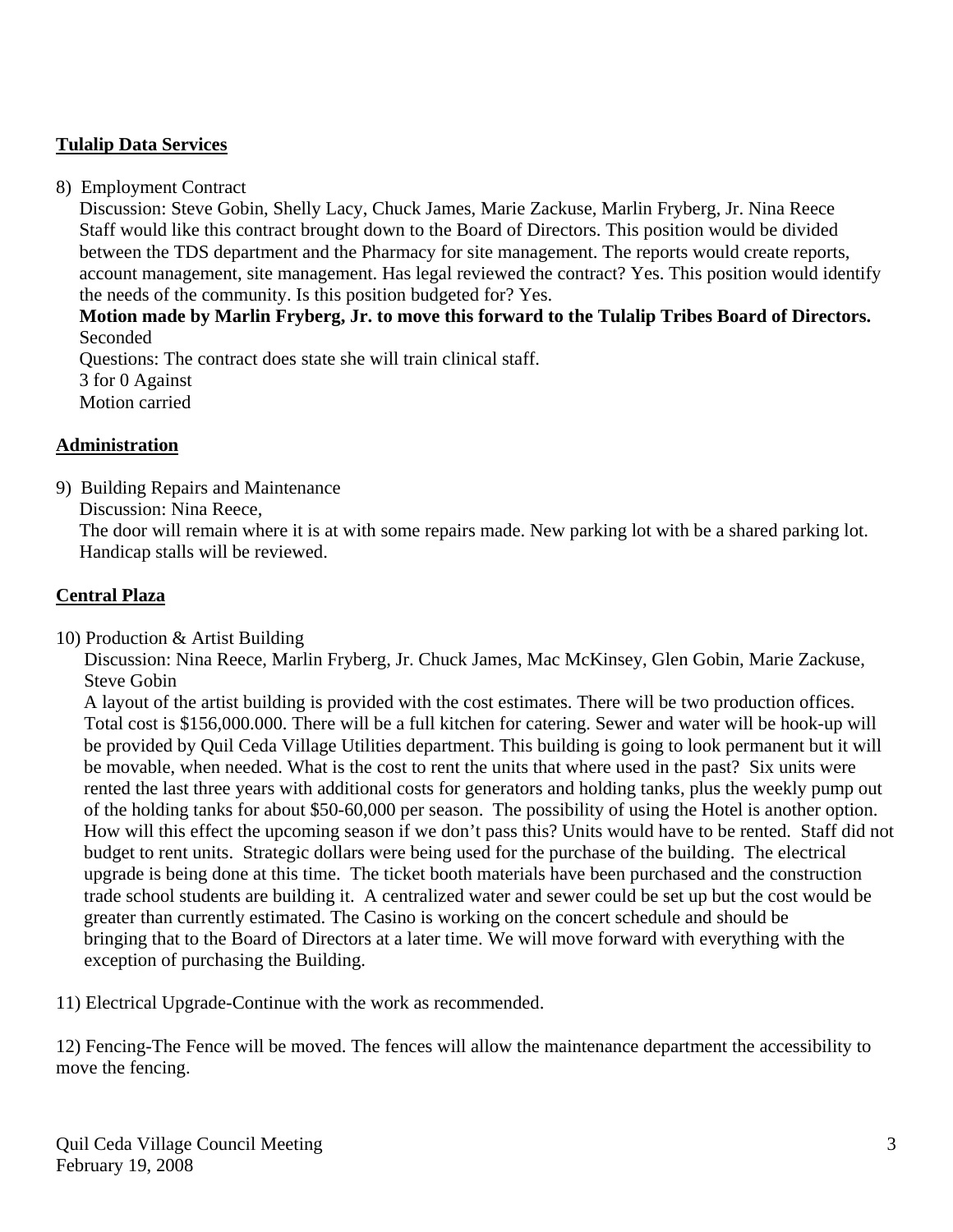13) Ticket Booth-The ticket booth will stay where it is out.

#### **Economic Development**

14) Request to QCV Board to allow for the immediate "Notice to Proceed" on the 116<sup>th</sup> Street Culvert Replacement Project with the Tribe to fund \$1,932,551 from a funding source as so established by the Tribal Board of Directors.

Discussion: Steve Gobin, Debbie Bray, Glen Gobin,

 The amount has changed to \$2.6 million. The federal funding is only good for three years. Staff is requesting that the BOD fund the project. There is funding need that would have to come from the Board of Directors. The total is \$4.1 million with no contingencies. This improvement would allow us to control mitigation. The culvert was the Tribes mitigation offset. Would it be possible to use tax revenue for this? If it is a public safety issue, then tax dollars can be used; if it is for economic development, then no. How are the two separated? The level of traffic currently at the intersection is currently a public safety issue. If the project is put on hold, what money will be lost? The project needs to go forward today in order to be done by June so it won't impact the hotel opening. The Tribe and Quil Ceda Village are trying to be proactive and avoid the traffic gridlock that so many other developments have created. How will we guarantee that the improvement benefits Tulalip? Every time the Tribe develops, someone else uses the capacity before Tulalip.

Lunch break 12:08. Recessed Reconvened at 12:23 p.m.

Motion made by Stan Jones Sr., to adopt Resolution No 2008-003 which authorizes the 116<sup>th</sup> Street Culvert Replacement Project in an amount not to exceed \$4,302,200.74 with a list of funding sources included in the Resolution.

15) Request to QCV Board to allow for the submittal of the Tribes Federal Fiscal Year 2009 Federal appropriations request on the following projects:

- a)  $116^{th}$  Street Interchange \$5M
- b)  $88<sup>th</sup>$  Street Interchange \$5M

 This will be pushed to the full Tulalip Board of Directors. They will need to submit a list of priorities. Should  $116<sup>th</sup>$  be put on that list? If it is not, then no funding will be allocated to it. But what should the priorities be? The list is due by March 2, 2008. Tulalip is moving forward with projects which puts its projects in a better position than many other projects that are competing for the same dollars.

- a)  $116^{th}$  Street needs to move forward
- b) The Bay dredging should be second
- c)  $88<sup>th</sup>$  Street is third
- d) Homeland Security-not as high as the others.
- e) The waterline should be in a completely separate category.

 The priorities have been set. Tulalip needs to keep pushing to make these improvements. They are for the good of the community and the region. Our Treaty commitments are with the Federal Government. They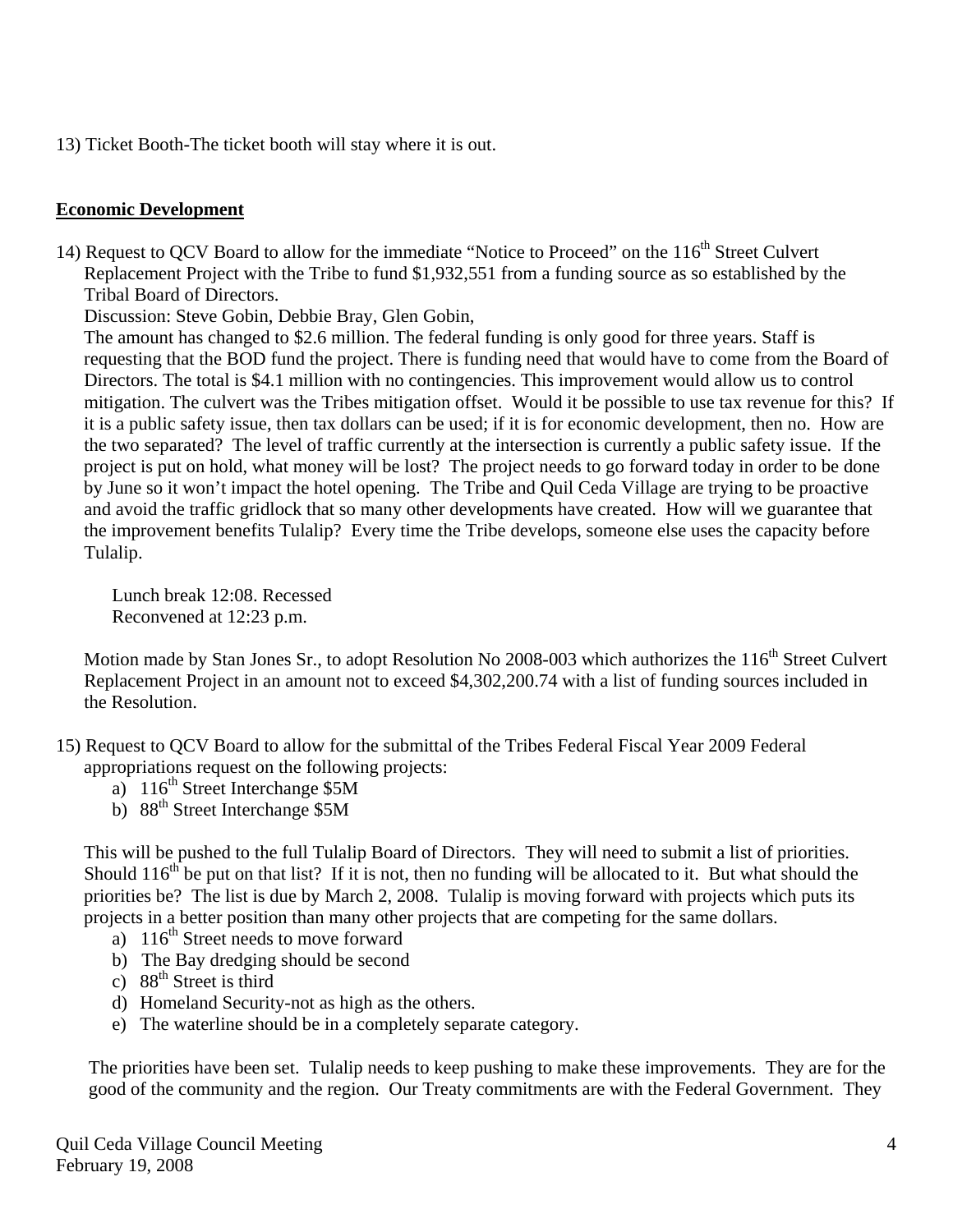are not with the State or local jurisdictions. We need to coordinate with our neighbors. It is important for Tulalip to remember who they need to negotiate with. It is time to refocus our efforts. The Leaders need to be asking the questions with staff to back them up. Staff has been sent without any backup. The commitment needs to be made by March  $8<sup>th</sup>$  for completion by June  $3<sup>rd</sup>$ . The Board of Directors has made an information decision to move forward with ratification at the March Board meeting (Note-Marie Zackuse is not present but will be informed).

## **Utilities**

- 16) Utilities Lab and Storage Building
	- Discussion: Tom Gobin, Steve Gobin, Glen Gobin, Tony Hatch

 Staff would like to extend the concrete slap that is going to be poured for the sludge dryer that will be used to add an office, bathroom, lab, etc. for the staff to use. This will require an amendment to the contract with BayShore to do this. Funding would come from Utilities Capital Improvement budget. The amount needed is \$210,000. This is an estimate based on current cost per square foot. Electrical would be overhead. Water and sewer would be underground. With the proper dedication, the hookups can be identified before the concrete is poured. Plans were created with the initial build-out of the plant but they were engineered out because of funding. This has to go through a permit review process. What has taken place to assure that these costs are reasonable and that it will meet the requirements? This process needs to be pulled until more information is available. Staff would like permission to explore this possibility and bring back a more complete set of plans.

## **Motion made by Marlin Fryberg, Jr. to move forward with the concept of building an office, bathroom and lab using utility capital improvement monies.**

 Seconded **Ouestions**  3 For 0 Against Motion carried

## **Closed Session – Personnel**

17) Closed Session begins at 1:12 p.m.

## **Leasing**

18) Closed Session

## **Motion made to adjourn at 2:42 p.m.**

\_\_\_\_\_\_\_\_\_\_\_\_\_\_\_\_\_\_\_\_\_\_\_\_\_\_\_\_\_\_\_\_\_\_\_\_\_\_\_\_\_\_\_\_\_

Minutes approved at the re-scheduled Village Council meeting of April 2, 2008.

Nina Reece